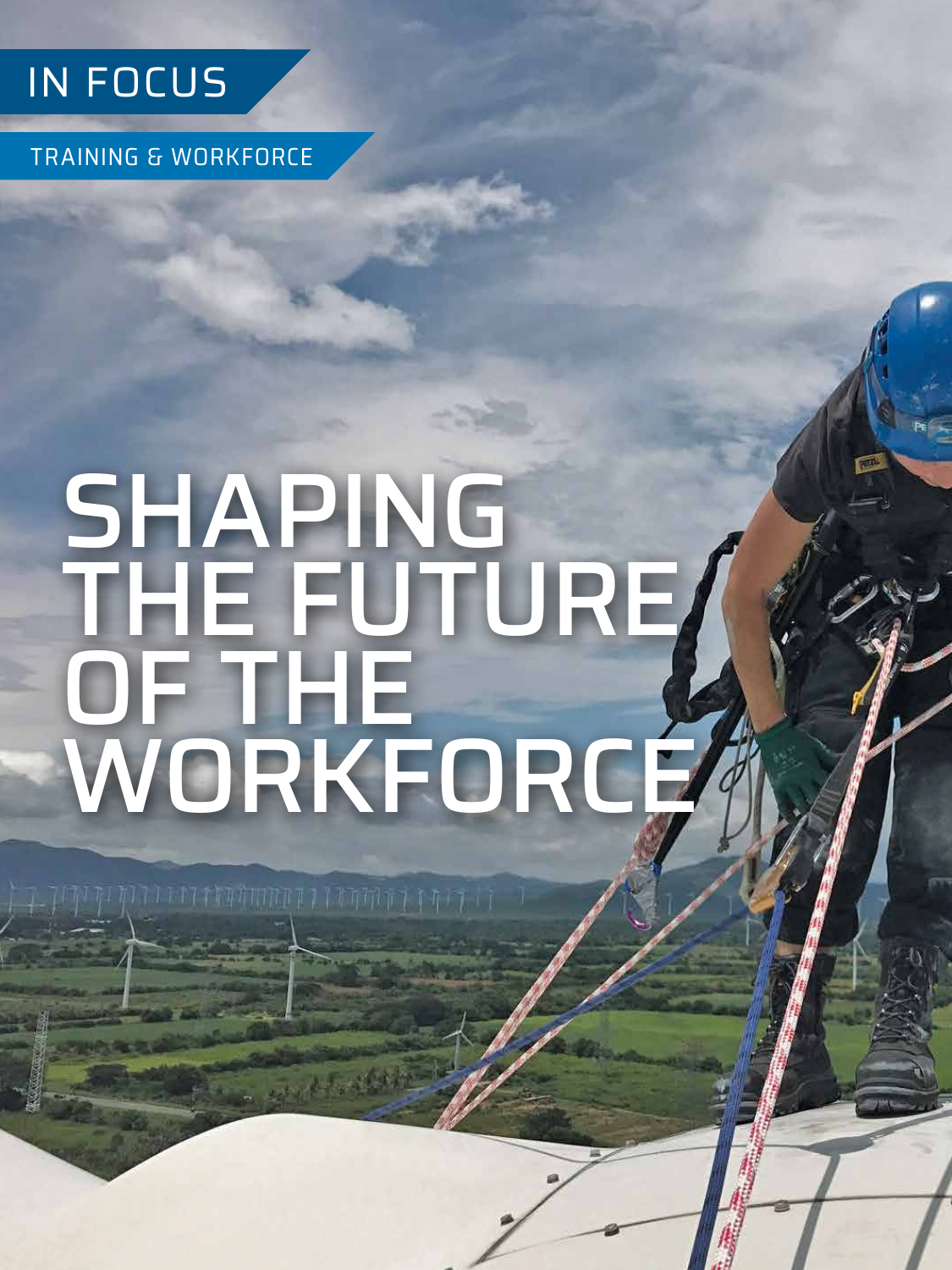Mexico. (Courtesy: Altitec)

*The need to ensure wind-energy O&M technicians are properly trained, as well as motivated to continue that education, becomes a priority.*

**By TOM DYFFORT** 

ith the recent end of the Scottish government's Transition Training Fund, the future of energy workers' jobs is facing a challenge. How can we help mold the future of wind operations and maintenance with the best quality t ernment's Transition Training Fund, the future of energy workers' jobs is facing a challenge. How can we help mold the future of wind operations and maintenance with the best quality training and skill development?

### KEY CHALLENGES

We have seen an increase in applications for rotor-blade repair and maintenance roles where, despite holding a training certificate for blade repair, applicants lack some of the basic skills we would expect from someone ready to work on a blade.

There is a wide range of rotor-blade repair and maintenance technician courses in the market teaching the skills necessary to transition into the wind sector. But as a service provider, as well as a training provider, Altitec has had to send a number of technicians qualified in blade repair and maintenance "back to school" in recent months.

The issue isn't just about one or two people not having absorbed the skills needed to work on a turbine rotor blade to a high enough level or not having enough practice to have mastered these skills. The deficiency covers a fundamental lack of knowledge about the job they are preparing to do. If this trend continues, it will inevitably cost the industry money, as service providers need to provide remedial training to certified technicians before they are fully able to work on site.

Transferring skills to new technicians can't be left to textbook information soaking. Hands-on knowledge transfer from experienced technicians and blade engineers with years of up-tower experience will lead to a greater level of competence among new technicians.

## A LACK OF FUNDING

The closing of the Scottish government's Training Transition Fund in March 2019 shows the need for continued support for skilled workers eager to develop careers in the renewable energy industry. While this funding for training is scheduled to end, the demand from skilled workers to transition to sustainable careers in the renewables sector will not.

Altitec technician Ewa Pilch in<br>Since 2016, the Transition Training Fund has helped Scot-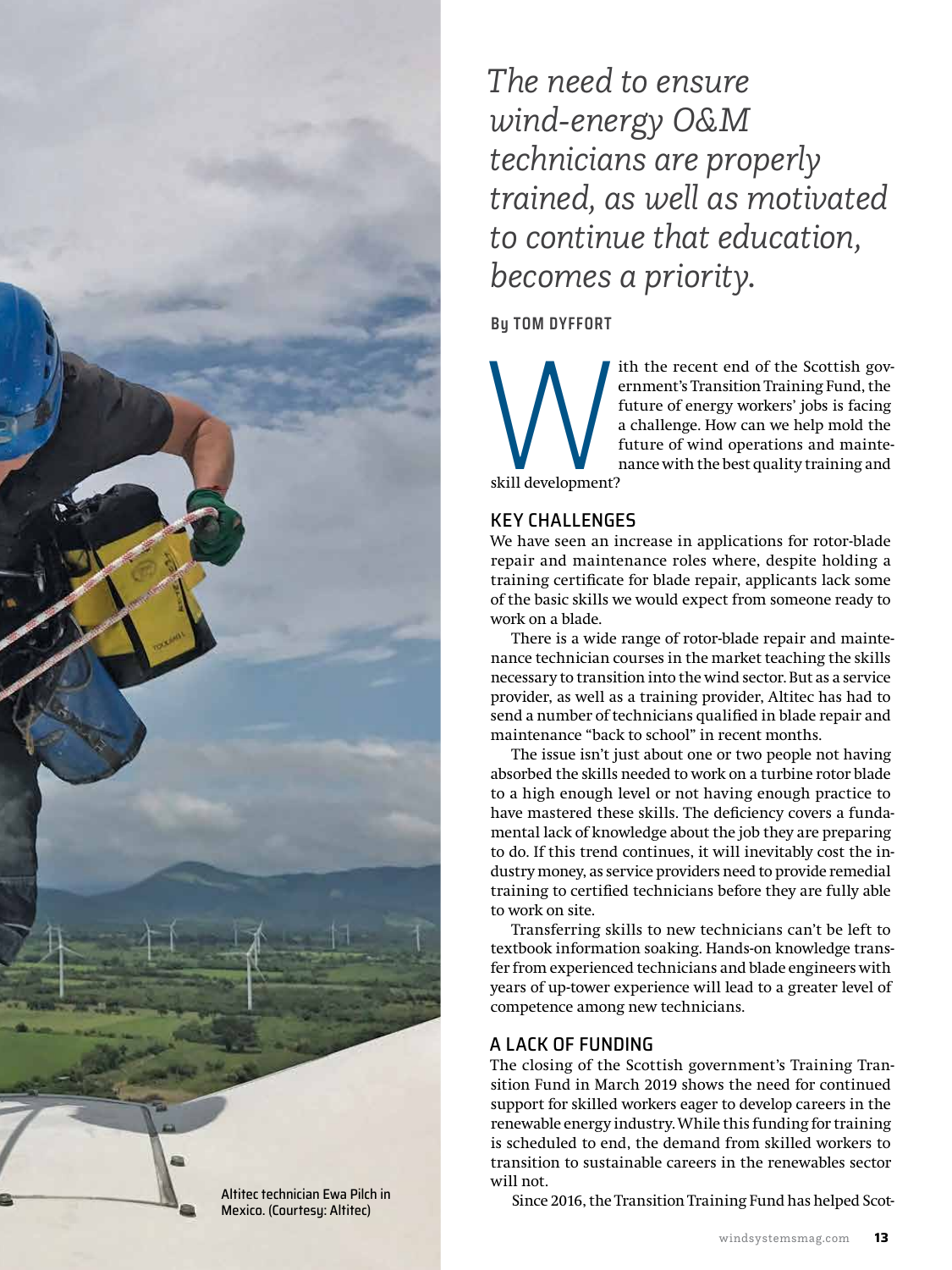# IN FOCUS **TRAINING & WORKFORCE**



Altitec technician Marcin Walukiewicz in Northern Ireland. (Courtesy: Altitec)

tish residents in the oil and gas sector to retrain in other sectors. The fund will close at the end of March, or when the  $£12$  million ( $$15.76$  million) of funding runs out — whichever comes first. Re-training for a career in a sustainable sector like the wind-energy industry is not a small investment for the average worker. The cost of a training course and subsistence during the course can be more than a month's salary. However, the prospective pay-off — new skills to apply to a career in a sustainable sector — is appealing.

#### FUNDING A GROWING WIND WORKFORCE

One of the three main ways training is funded is through

direct-cash payments from the trainee to the training provider. However, this is not always the best way to get people into the industry. While we love the stories of how our most dedicated technicians got into the industry by eating beans and sleeping in their vans to pay for their rotor-blade training course, this won't realistically attract the number of technicians needed to ensure the smooth running of wind farms around the world as the industry grows.

Where trainees are not able to provide full funding immediately, there are loan systems from trainers or loan companies. But these, of course, have their associated challenges. Trainers, even if they can reach a repayment agree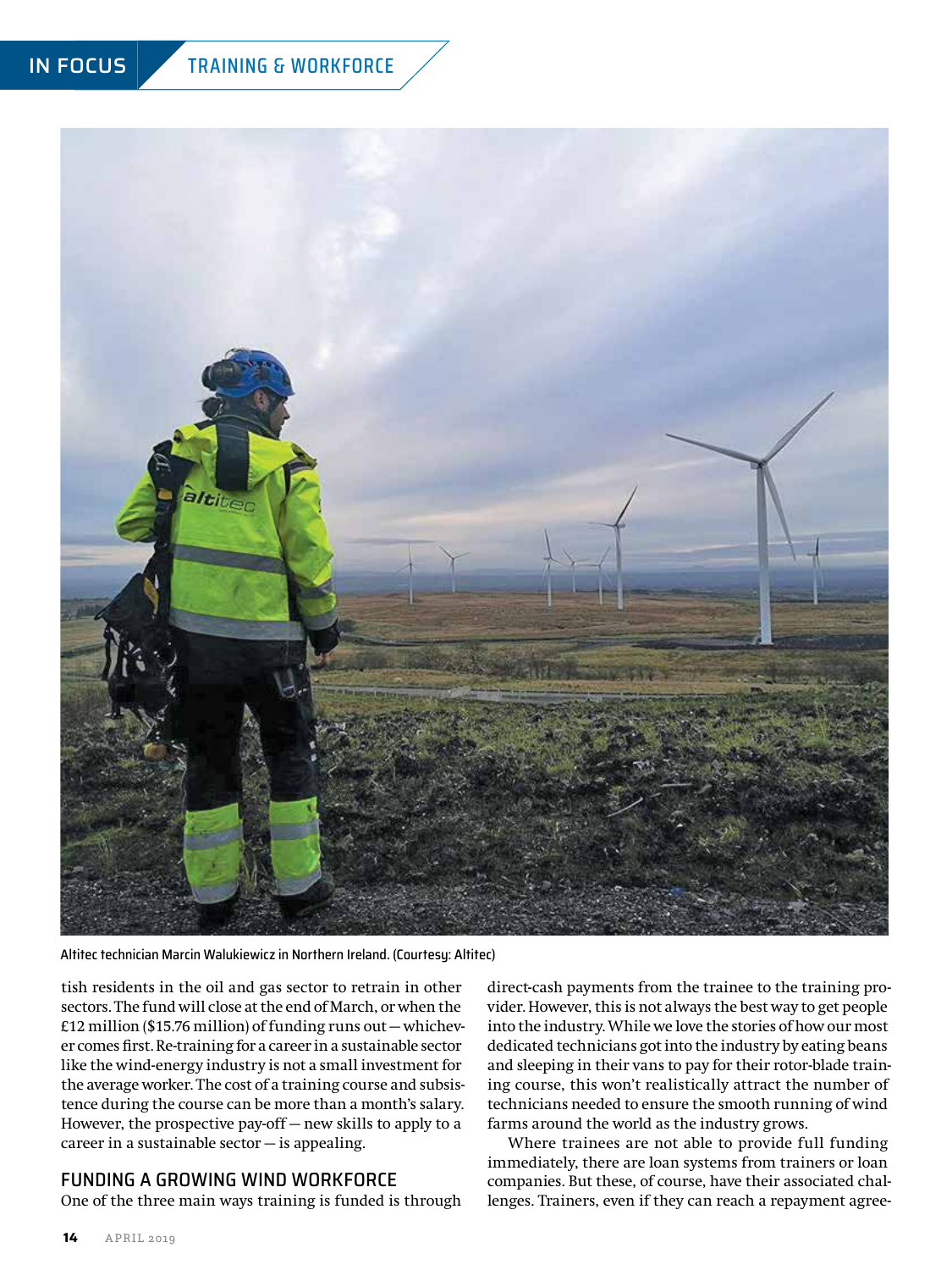ment with trainees, often don't have the balance sheets to offer this. While given rotor-blade repair and maintenance technicians may initially work seasonally, despite the remunerations available, it can prove a challenge for trainees to manage the loan in the short term.

A funding scheme run by the government is another route, but of course there are regulations and influences involved. For example, in return for funding, the government may request inputting into the syllabus or ensuring the trainer meets a quota of some sort. This invites the question of how we can ensure that training syllabi are structured to provide the highest quality, model and manufacturer-agnostic, knowledge transfer. The high-level of knowledge

transfer is not all down to the course structure, the individual trainers play an important role themselves.

Investing in the right course to deliver the right skills is essential.

The industry needs training to be delivered direct from the blade edge, taking lessons learned from up-tower on to the training course. With technology use developing rapidly in the sector, trainees need to be exposed to the latest techniques and technologies and learn about their latest uses.

A course syllabus written and delivered by blade technicians and engineers who have experience of working in the field, as well as providing training to graduates, is the most effective method of knowledge transfer for such a complex skill set. Even the highest-skilled technicians — those who are delivering the courses — never stop learning.

In contrast, a static syllabus, packaged up and delivered to future rotor-blade technicians without refer-

ence to more recent developments risks weakening the knowledge transfer. When choosing a training provider, technicians must consider what recent experience the trainers have in conducting these repair and maintenance tasks, and how much time have they been putting into nurturing their own skills in the last few months?

We risk losing our future workforce if the training courses they pay for don't secure them a rotor-blade repair technician job when complete. It is important that training providers don't let our industry down by failing to deliver on the promises of their syllabus.

#### WHERE DOES TECHNOLOGY FIT IN?

With concerns over the future viability of jobs in the energy industry more widely, it is clear technology will have a large part to play in future wind-turbine repair and maintenance jobs. Advanced technologies such as AI and machine learn-

The use of artificial intelligence is rising across the energy sector. And it is clear that in wind energy, AI and machine-learning technology have a strong future; in fact, they are being deployed in inspection roles in the sector even now.



Altitec technicians Cerri-Ann Morgan and Ben King on a U.K. offshore wind farm. (Courtesy: Altitec)

> ing are more likely to supplement the wind-energy job of the future rather than replace it.

> Grants are beginning to be offered for the development of robotics and AI systems for rotor-blade repair and maintenance, which is indicative of the market push to develop and adopt new and innovative technologies to support wind-turbine operations and maintenance. This, of course, invites the question of how such technology will contribute to rotor blade repair and maintenance operations, whether it will replace technicians, or how inspection and repair crews might integrate robotics and similar technologies into their site work.

> Rotor blade service providers use a wide range of technologies in their operations, including powered ascenders to speed access, drones for improving inspection procedures, and digital technologies for recording inspections, analyzing repairs, and supporting maintenance practices